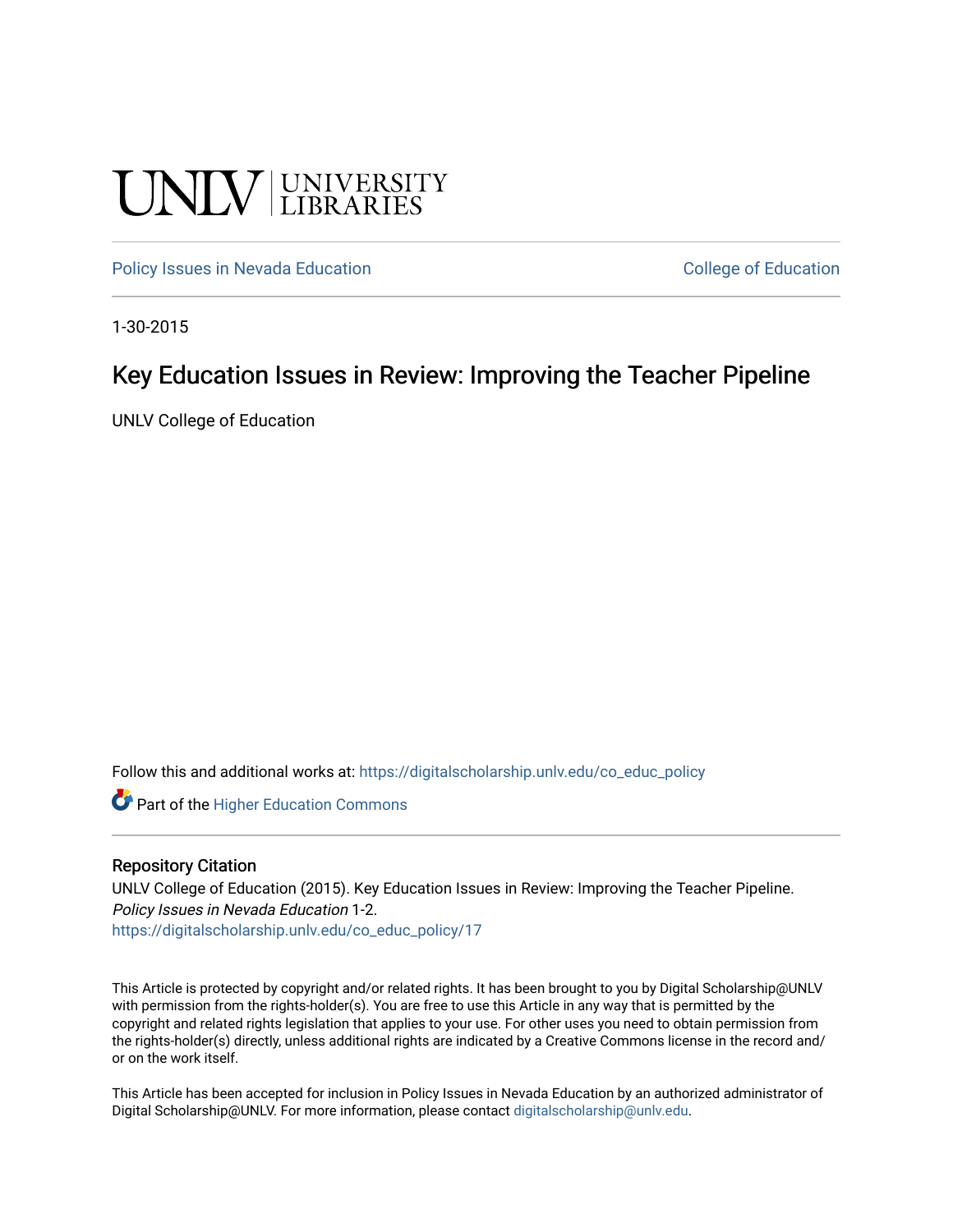# **Key Education Issues in Review: Improving the Teacher Pipeline**

#### **Introduction**

Teachers in the U.S. comprise the largest organizational group in the nation. While there has been a dramatic increase in the number of teachers who are beginners, more than 41 percent of new teachers are estimated to leave the profession within five years. The loss of new teachers plays a significant role in the inability to adequately staff schools with highly qualified teachers, as novice teachers are quitting before they have fully developed their skills. One result is a large contingent of "permanent" substitute teachers. And the number of candidates entering the teacher preparation pipeline nationwide has dropped 10 percent between 2004 and 2012. The economic downturn in 2008 led to lay-offs and dismissals of teachers, which had a ripple effect on career choices that continues to deter potential candidates from entering the profession despite current teacher shortages.

#### **Nevada's Facts and Statistics**

- There are approximately 22,000 public school teachers in Nevada across 17 districts serving 450,000 students.
- More than half of the schools in Nevada are Title 1 schools.
- In 2014-2015, CCSD had a deficit of 670 teacher vacancies, and estimates for 2015-2016 are 650.
- 76% of these vacancies are in high poverty schools.
- CCSD has 60-80 retirements each month.
- Of the 2,200 teachers hired by the Clark County School District for the 2013-2014 school year, only 900 of these teachers came from preparation programs in Nevada.

If CCSD alone were to hire all available Nevada teacher program completers (approximately 1,364), it would not be close to filling the district's current needs. And this does not take into account the hiring needs of Washoe County and rural districts in Nevada.

#### **U.S. Facts and Statistics**

- There are approximately 4 million teachers in the U.S. serving nearly 58 million students.
- The U.S. does not have a systematic approach to recruiting, preparing, and retaining teachers, as many others countries do.
- Some states actually produce a surplus of teachers, but nationally there is distribution mismatch and a shortage of teachers who are willing to work in districts where the wages are poor and the working conditions are not conducive to success.
- There is a severe mismatch between the percentage nationally of minority teachers (17%) and the percentage of minority students in U.S. classrooms (40%).
- Two-thirds of U.S. teachers do not feel their profession is respected (Darling-Hammond, 2014-2015), making recruitment more difficult.

#### **Nevada's Recent Actions to Date**

- The UNLV College of Education has committed to increase recruitment efforts to produce 1,000 new teachers each year.
- Teach for America has pledged to produce 175 new candidates per year.
- Alternative Routes to Licensure (ARL) and Troops to Teachers programs are fast-tracking new candidates.